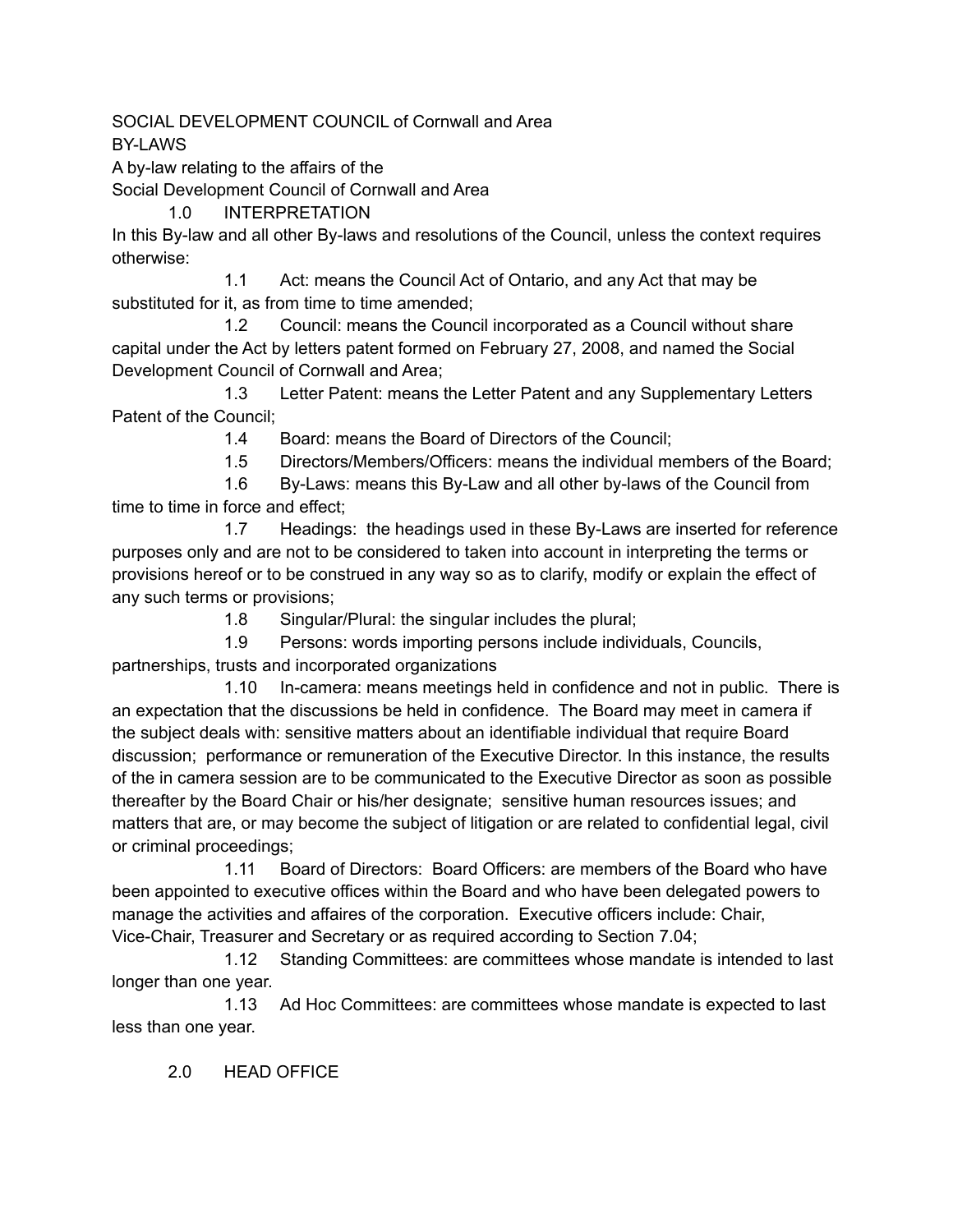The head office of the Council shall be located within the boundaries of the Counties of Stormont, Dundas, Glengarry, the City of Cornwall and the community of Akwesasne.

- 3.0 BOARD OF DIRECTORS
	- 3.1 POWERS

3.1.1 The Board of Directors shall manage the affairs of the Council and exercise the Council's powers on its behalf, except where restricted by law, by the Letters Patent or Supplementary Letters Patent, or by a By-law of the Council.

3.1.2 Within the limitations of Section 3.01, by majority vote,

3.1.2.1 Board powers shall include but not limited to:

organization;

3.1.2.1.2 Enter into contracts or agreements; 3.1.2.1.3 Execute documents; 3.1.2.1.4 Make financial and banking arrangements; 3.1.2.1.5 Authorize expenditures, including

3.1.2.1.1 To set the strategic direction of the

expenditures for property;

3.1.2.1.6 Determine the type Professional Financial

review of the annual financial statements and the approve the fee of a Certified Public Accountant (C.P.A.) to conduct this review;

3.1.2.1.7 Take such steps as to enable the Council to acquire, accept, solicit or receive legacies, gifts, grants, settlements, bequests, endowments and donation of any kind whatsoever;

3.1.2.1.8 Appoint agents and engage employees who shall have authority and perform duties as shall be prescribed by the Board;

3.1.2.1.9 Borrow in accordance with Section 12.2.

3.1.2.2 The Board shall expend operational funds only within original or revised operational budgets as approved by the Board;

3.1.2.3 The Board shall make approved Board Minutes, and make minutes available to the committee, with the exception of in-camera minutes which will be available only to Board Directors.

3.1.3 The Board of Directors shall appoint an Executive Director and may delegate to that person the power to manage and direct the business affairs of the Council (but not such matters and duties as may not by law be delegated by the Board of Directors) and to employ and discharge agents and employees of the Council. The Executive Director shall comply with all lawful requirements of the Board of Directors and shall, as reasonably requested, give to the Directors or any of them all information they may desire regarding the affairs of the Council

4.0 DIRECTORS AND TERMS OF OFFICE

4.1 The Council shall have an elected Board of Directors consisting of a minimum of eight (8), and a maximum of 15 individuals who are members of the Council. Each Board member will represent at least one of the following portfolios/issues and endeavour to reflect the community's profile: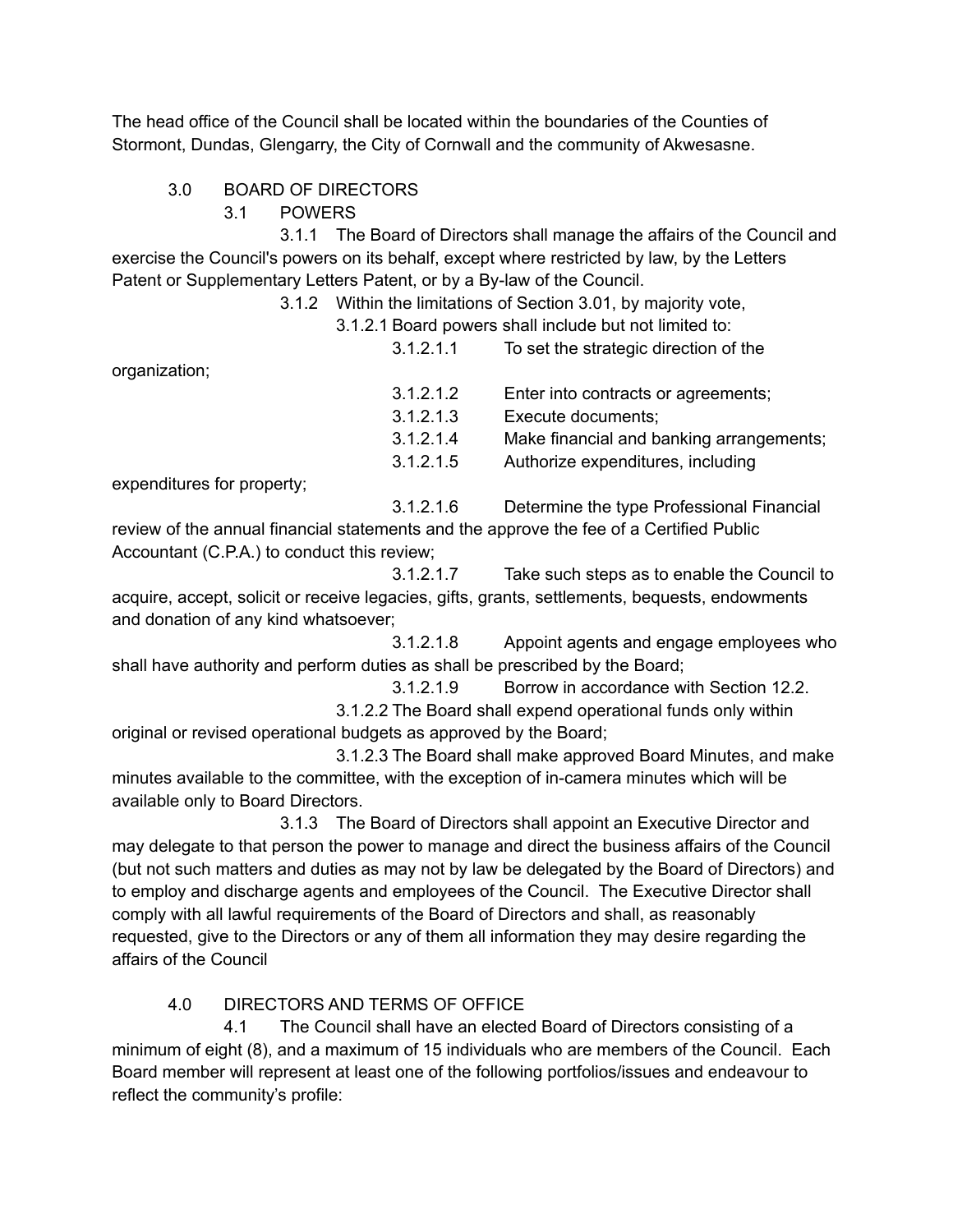- 4.1.1 Marketing and economic influence
- 4.1.2 Legal issues
- 4.1.3 Finance/banks
- 4.1.4 Social Services: housing, food banks, health, child service
- 4.1.5 Community security police
- 4.1.6 Religious community
- 4.1.7 Rural community
- 4.1.8 Diverse Communities
- 4.1.9 Education/training
- 4.1.10 Employment
- 4.1.11 Environment
- 4.1.12 Lived Experience
- 4.1.13 Black, indigenous, and people of colour
- 4.1.14 Volunteer Administrators Network Representative
- 4.1.15 Health Services

4.2 One Director from each of the following, may be appointed: The Counties' Council, The City Council and The Mohawk Council of Akwesasne;

- 4.3 Each Director shall:
	- 4.3.1 Be eighteen (18) or more years of age upon election;
	- 4.3.2 Have the ability to comprehend and be competent to make

informed decisions;

- 4.3.3 Not hold a paid position within the Council;
- 4.3.4 Be a person interested in furthering the objectives of the Council;
- 4.3.5 Reside or work in or otherwise have a demonstrable connection

to: the City of Cornwall; or the Counties of Stormont, Dundas and Glengarry, or Akwesasne; 4.3.6 Attend Director Meetings on a regular and consistent basis.

Directors are expected to provide advance notice of absences from meetings.

4.4 The Executive Director of the Council shall be an ex-officio member of the Board without vote and shall attend all Board meetings except those, or portions of those, which, on decision by the Board, address personnel policies or actions directly related to the position of Executive Director and deemed confidential by the Board.

4.5 Other staff members of the Council may attend Board meetings as observers unless the meeting is deemed to be in-camera.

### 5.0 ELECTION OF DIRECTORS

5.1 Every January a nominating committee shall be formed when vacancies on the Board are identified;

5.2 The Nominating Committee is responsible to:

5.2.1 Identify possible candidates for membership from existing Board or Executive Director;

5.2.2 Forward Application for Consideration (Appendix A) to candidate(s); The application (Appendix A) will assist to ensure the members fulfill the requirements outlined in Section 4: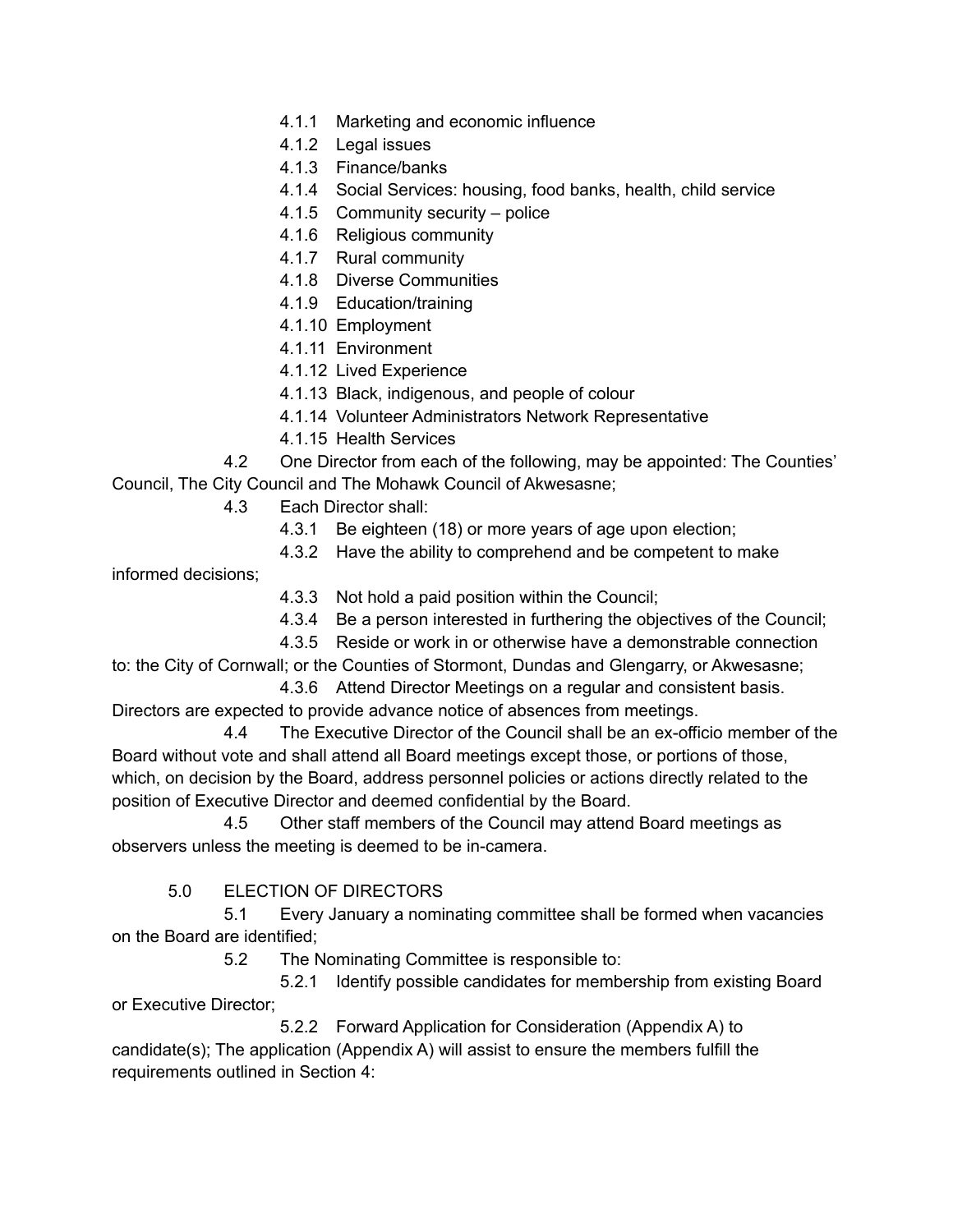5.2.2.1 request applicants complete and return applications within

15 days of receipt;

5.3 The Board shall prepare a recommended slate of persons for election (as Directors) for the General Meeting of the Council. In preparing the recommendations, the Board shall employ reasonable efforts to fulfill the criteria outlined in Section 4 of the Terms of Reference;

5.4 All potential nominations must be accompanied by written consent of the nominees;

5.5 Signed consent forms are presented to the Board Chair at least 30 days prior to the General Meeting;

5.6 The nomination and election of newly appointed Directors shall be held at the General Meeting; by existing board members;

5.7 Directors may make nominations in addition to those made by the Nominating Committee provided that:

5.7.1 the nomination is seconded by another director;

5.7.2 The consent of the nominee has been obtained in writing, and;

5.7.3 The nomination has been received by the Social Development Council office at least thirty days prior to the date of the General Meeting.

5.8 The election of the Directors may be by a show of hands unless a Member demands that the election be held by ballot.

6.0 TERMS OF OFFICE

6.1 All full terms of office shall be for three (3) years from election at the General Meeting. Six (6) of the positions shall expire every other year and five (5) of the positions shall expire on alternate years;

6.2 Directors shall be limited to two (2) consecutive three (3) year terms;

6.3 Officers who have completed the maximum number of terms, may return to the Board after one year.

7.0 VACANCIES

7.1 To fill vacancies between General Meetings, a quorum of directors may appoint only up to one-third of the number of directors that were elected at the last annual meeting.

7.2 Such appointments shall meet the criteria outlined in Section 4 and continue until the following General Meeting;

7.3 A person ceases to be a Director of the Council, upon:

7.3.1 Death;

7.3.2 Receipt of written resignation;

7.3.3 Failing to qualify in accordance with Section 4;

7.3.3.1 A member of the Board of Directors who is absent for three consecutive meetings and does not forward their regrets nor respond to correspondence shall be deemed to have resigned from the Board. The individual will be notified with a standard letter (Appendix B) and no longer receive board correspondence;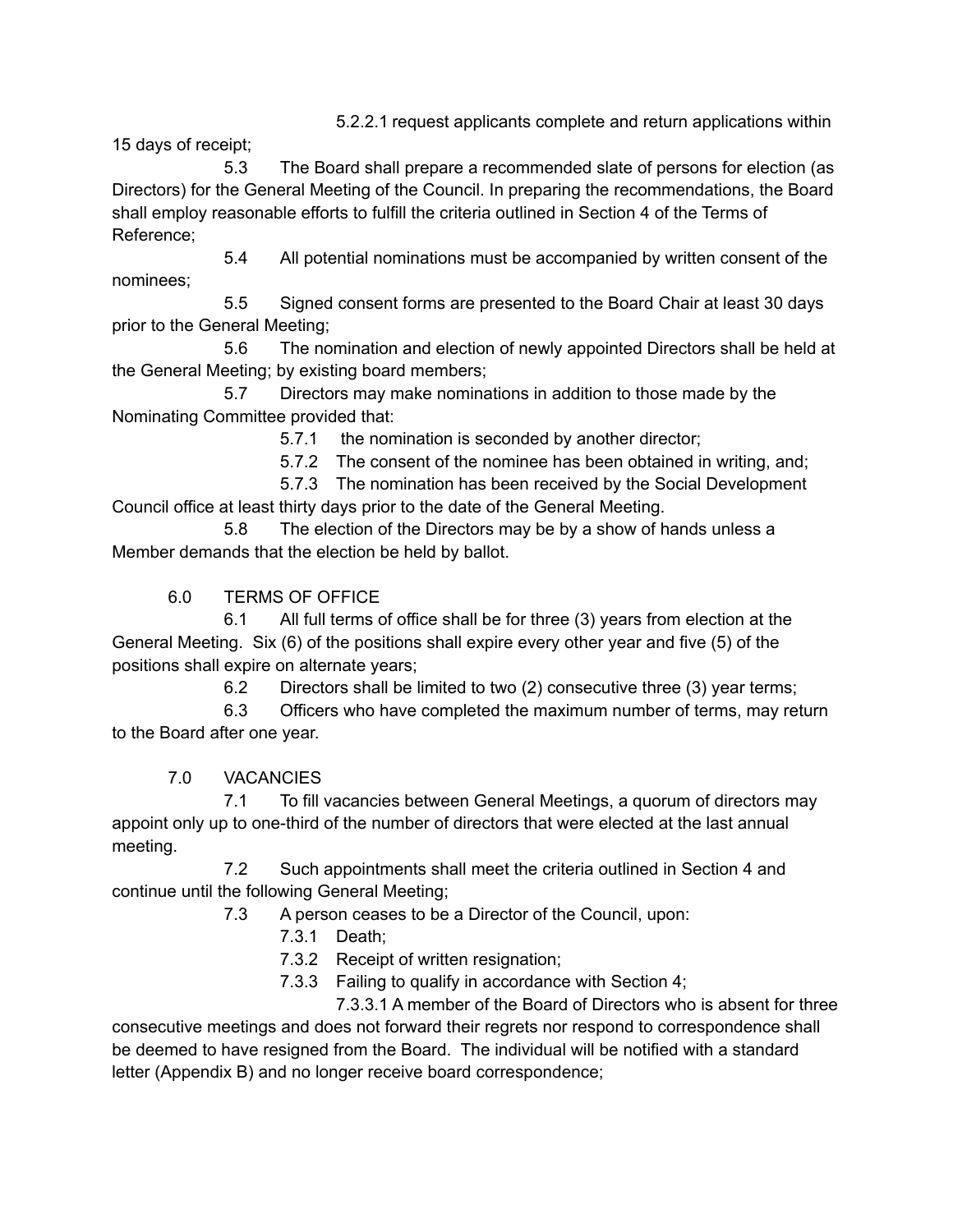7.3.3.2 The Board can remove any Director and declare a vacancy if the Director acts in a manner deemed by the Board to be detrimental to the Council. Notice of a motion to remove a Director shall be in writing and shall be signed by at least two (2) Directors and forwarded to the Chair at least fifteen (15) days prior to the Board meeting at which the issue is to be raised. The notice of motion shall state the ground or grounds for removal and shall state the justification in detail. The Executive shall send every Director a copy of the notice of the motion. A two-thirds (2/3) majority of the Directors, excluding the Director being removed, is required to remove a Director from the Board and to declare a vacancy.

7.3.3.3 Directors may be removed by a two-thirds (2/3) majority of the members eligible to vote at a duly called Special Membership meeting, where notice of intent to ask for the removal of said Director(s) is given in writing and with proper notice by those calling for the Special Membership meeting.

7.3.4 A Director may resign from office by giving written notice to the Chair and Executive Director. A resignation is effective when received or as specified in the notice, if later.

# 7.4 OFFICERS

7.4.1 The officers of the Council shall include the Chair, Vice-Chair, Treasurer and Secretary, who shall also constitute the Executive Committee;

7.4.2 The Board of Directors shall have power to create additional officers, as it may deem necessary;

7.4.3 The Executive Committee

7.4.3.1 shall agree about the role of the Vice-Chair, who shall act as Chair when required as part of succession planning. The committee shall consider all questions referred to it by the Board and may act for the Board as authorized between meetings or during any period when the Board is not in session.

7.4.3.2 shall be elected by the Board from the elected members at a Special Meeting immediately following the General Meeting, and shall serve for the ensuing year; or

7.4.3.3 Within thirty (30) days after the General Meeting, the Board of Directors shall meet to elect the Officers from among the elected members of the Board.

7.4.3.4 Where no Director can be found to fill the position of Treasurer, one may be appointed by the Board. Such appointment need not be from among the Board of Directors. If a Treasurer is appointed as aforesaid, s/he may attend Board and Executive Committee meetings but will have no vote at those meetings. Treasurer may be reimbursed for expenses and time as determined from time to time by the Board of Directors;

7.4.3.5 Officers are elected or appointed for one-year terms. Elected Officers may serve a maximum of three (3) consecutive one-year terms in any one Officer position;

7.4.3.6 Executive members absent for two Board meetings without notification will be considered as having resigned from the executive committee, but will remain a member of the Board. The executive member will be provided with a letter (see Appendix C).

7.4.4 Duties

7.4.4.1 The Chair shall: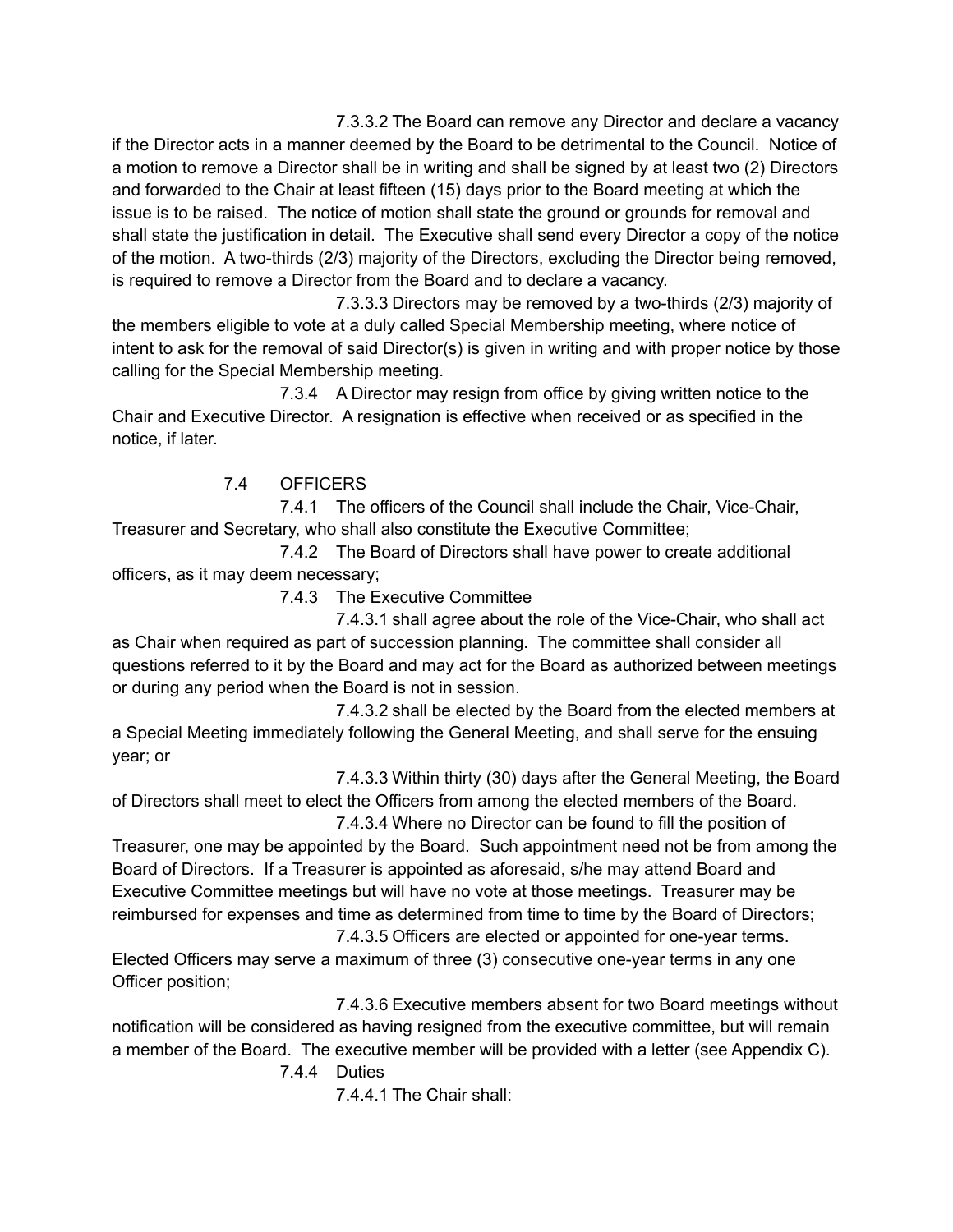|                                                                                                                   | 7.4.4.1.1 | when present and able, preside at all                                                    |  |
|-------------------------------------------------------------------------------------------------------------------|-----------|------------------------------------------------------------------------------------------|--|
| meetings of the Board;                                                                                            |           |                                                                                          |  |
|                                                                                                                   | 7.4.4.1.2 | be ex-officio member of all Board                                                        |  |
| Committees;                                                                                                       |           |                                                                                          |  |
|                                                                                                                   | 7.4.4.1.3 | sign all documents requiring his/her                                                     |  |
| signature;                                                                                                        |           |                                                                                          |  |
|                                                                                                                   | 7.4.4.1.4 | notify absentee Board Members according                                                  |  |
| to 7.03.3.1 of the by-laws;                                                                                       |           |                                                                                          |  |
|                                                                                                                   | 7.4.4.1.5 | perform any duties assigned by the Board.                                                |  |
|                                                                                                                   |           | 7.4.4.2 In the event of the Chair's resignation or inability to perform                  |  |
| duties for the remaining fiscal year, the Vice-Chair shall serve General Meeting;                                 |           |                                                                                          |  |
| 7.4.4.3 The Vice-Chair shall:                                                                                     |           |                                                                                          |  |
|                                                                                                                   | 7.4.4.3.1 | In the event of the Chair's resignation or in                                            |  |
| ability to perform any duties, serve until the next General Meeting;                                              |           |                                                                                          |  |
|                                                                                                                   | 7.4.4.3.2 | Shall ensure that all Board committees are                                               |  |
| meeting as required;                                                                                              |           |                                                                                          |  |
|                                                                                                                   | 7.4.4.3.3 | Are fulfilling their mandates;                                                           |  |
|                                                                                                                   | 7.4.4.3.4 | Perform any other duties assigned by the                                                 |  |
| Board.                                                                                                            |           |                                                                                          |  |
|                                                                                                                   |           | 7.4.4.4 The Secretary shall record minutes of all Board meetings                         |  |
|                                                                                                                   |           |                                                                                          |  |
| and forward the drafted minutes to the Executive Director within 5 business days.<br>7.4.4.5 The Treasurer shall: |           |                                                                                          |  |
|                                                                                                                   | 7.4.4.5.1 | supervise all monies held in the name of the                                             |  |
| Council;                                                                                                          |           |                                                                                          |  |
|                                                                                                                   | 7.4.4.5.2 | ensure that an annual audit is undertaken;                                               |  |
|                                                                                                                   | 7.4.4.5.3 |                                                                                          |  |
|                                                                                                                   |           | ensure regular financial statements are                                                  |  |
| presented to the Board;                                                                                           |           |                                                                                          |  |
|                                                                                                                   | 7.4.4.5.4 | ensure that all money deposited in the                                                   |  |
| account(s) in the financial institution designated by the Board;                                                  |           |                                                                                          |  |
|                                                                                                                   | 7.4.4.5.5 | ensure the maintenance of records for all                                                |  |
| financial transactions of the Council;                                                                            |           |                                                                                          |  |
|                                                                                                                   | 7.4.4.5.6 | perform any other duties as assigned by the                                              |  |
| Board.                                                                                                            |           |                                                                                          |  |
|                                                                                                                   |           | 7.4.4.6 The duties of all other officers of the Council shall be such                    |  |
| as terms outlined in 3.01 of the engagement or the Board of Directors requires of them.                           |           |                                                                                          |  |
| <b>COMMITTEES</b><br>8.0                                                                                          |           |                                                                                          |  |
| 8.1<br><b>Executive Committee</b>                                                                                 |           |                                                                                          |  |
| 8.1.1<br>Membership                                                                                               |           |                                                                                          |  |
|                                                                                                                   |           | 8.1.1.1 The elected Officers of the Corporation shall form the                           |  |
| Executive Committee of the Board. The Executive Committee may require other committee                             |           |                                                                                          |  |
| Chairpersons to participate or report to its meeting. Ann appointed Treasurer, as defined in                      |           |                                                                                          |  |
| 5.01, shall be an ex-officio member of the Executive Committee and will be without vote;                          |           |                                                                                          |  |
|                                                                                                                   |           | 8.1.1.2 The Executive Director of the Corporation shall be an                            |  |
|                                                                                                                   |           | ex-officio member of the Executive Committee without vote and shall attend all Executive |  |
|                                                                                                                   |           |                                                                                          |  |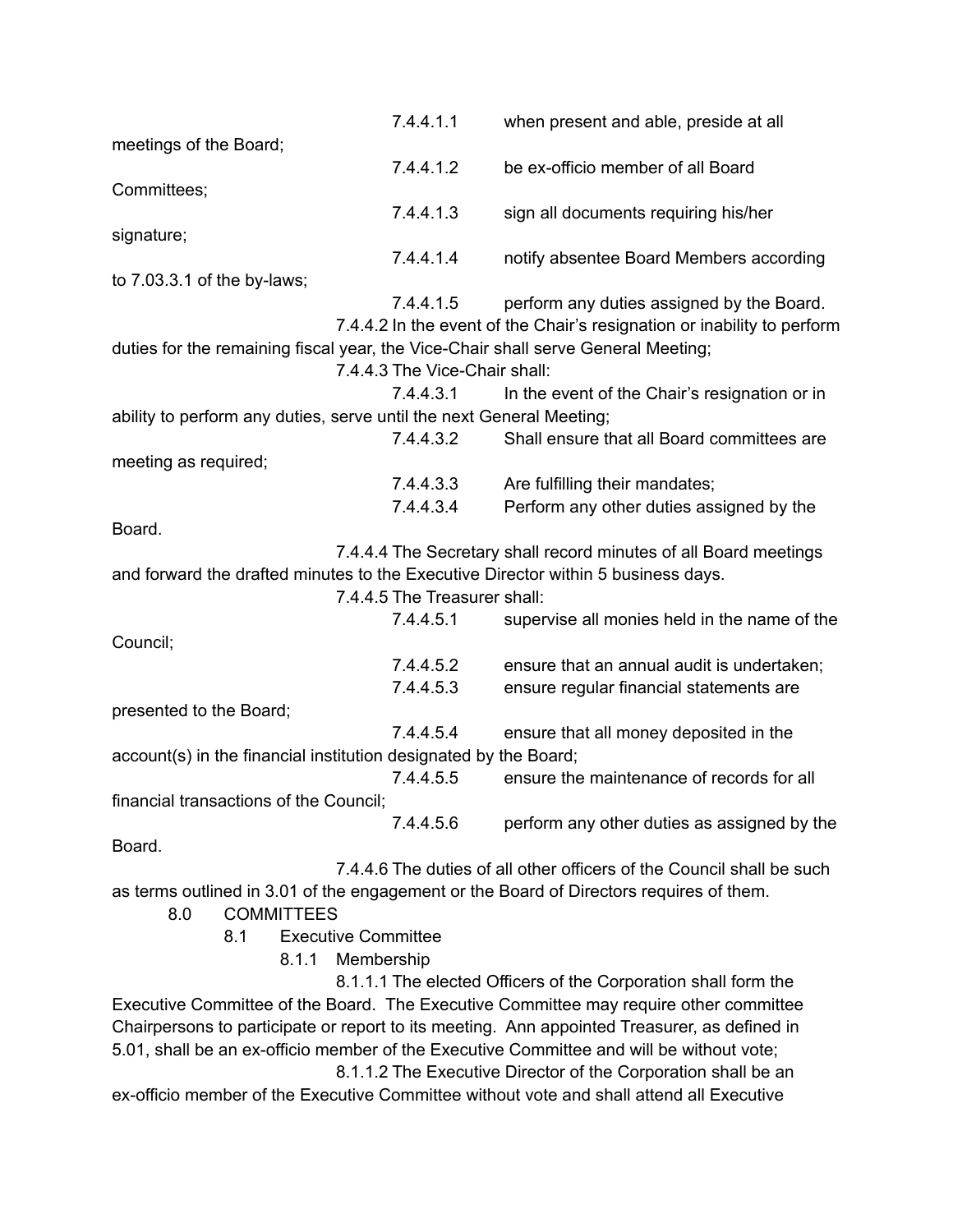Committee meetings; except those, or portion of those, in-camera that directly relate to the position of the Executive Director. 8.1.2 Duties 8.1.2.1 The Executive Committee has all of the powers of the Board of Directors to act on behalf of the Board: 8.1.2.1.1 in emergency situation, as determined by the Chair, between Board Meetings; 8.1.2.1.2 set the agendas for Board Meetings; 8.1.2.1.3 ensure the committee structure is working to maintain effective and efficient operations and programs; 8.1.2.1.4 ensure that necessary policies exist and are consistent with the mission statement and philosophy of the corporation; 8.1.2.1.5 hire, support as requested and undertake regular appraisals of the Executive Director; 8.1.2.2 All actions and decisions of the Executive Committee shall be reported at the next meeting of the Board. 8.2 Finance /Funding Committee 8.2.1 Membership 8.2.1.1 Treasurer, Executive Director and Chair as ex-officio member; 8.2.1.2 Committee members can be recruited from the from the general community. 8.2.2 Duties 8.2.2.1 Proactively lobby for funding from different sources; 8.2.2.2 Look for opportunities for project funding; 8.2.2.3 Review finances on a regular basis; 8.2.2.4 Report to the board on a quarterly basis 8.2.2.5 Prepare draft annual budget for approval of the board. 8.3 Specific Standing and Ad Hoc Committees 8.3.1 All Standing and Ad Hoc committees will develop Terms of Reference and/or mandate to be approved by the Board of Directors. Members of a committee will be recruited by the Chairperson of the Committee and from the Council and general community; 8.3.2 The Executive Director shall report on the committee's activities at

every Board Meeting. See Appendix D List of Committees and Brands 8.3.3 Standing and/or Ad Hoc committees will be bound by their terms of reference and/or mandates as approved by the Board of Directors. Once such plans are approved, further Board approval will be required only where there are major activity changes or changes in the budget.

- 9.0 MEETINGS
	- 9.1 Motions

9.1.1 Motions for the General Meeting must be approved by 75% of the

quorum.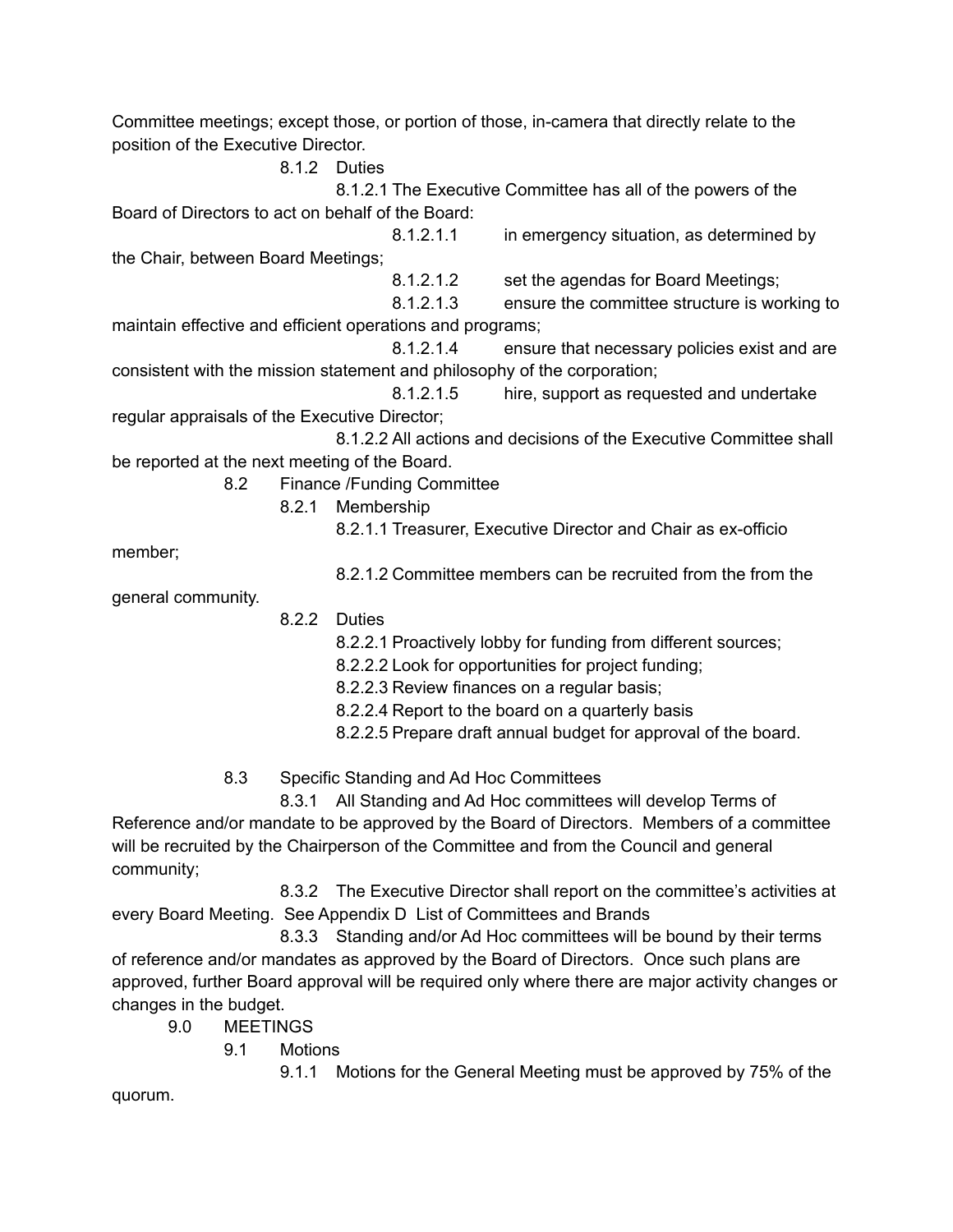9.1.2 Motions for the Regular and Special Meetings must be approved by 50% plus one of the quorum. Unless the motion will affect/change the basic values and/or by-laws of the organization, then motions should be 75% and the wording of the by-law/change must be provided, in writing, to members of the board at least fifteen (15) days prior to the meeting. Advance voting would be effective.

9.2 General Meeting

9.2.1 The General Meeting of the Council shall take place within each fiscal year at a time and location approved by the Board of Directors. A public notice shall be sent in accordance with the Act;

9.2.2 The General Meeting shall be within three (3) months of receiving the C.P.A.'s review of the financial statement;

9.2.3 One half plus one of the active directors in attendance shall constitute a quorum;

> 9.2.4 The purpose of the General Meeting shall be: 9.2.4.1 to elect the Council's Board of Directors; 9.2.4.2 to receive reports from the Council Chair, staff and

committees;

9.2.4.3 to receive the yearly review by a C.P.A.;

9.2.4.4 to appoint C.P.A. for the coming year;

9.2.4.5 to transact such other business as may properly be raised

at

said meeting

9.02.5 Notice of the time, date and place of the General Meeting shall be at least thirty (30) days prior to the meeting date.

9.3 Regular Board Meetings

9.3.1 The Board shall meet at least six (6) times per year (teleconferences including and electronic formats at a time and place decided by the Board, or at the call of Chair;

9.3.2 Documentation relevant to meetings shall be provided to Directors by email sent at least seven (7) days in advance;

9.3.3 One half of directors plus one shall form a quorum for the transaction of business;

9.3.4 Unless otherwise stated in this By-Law, matters under consideration by the Board shall be determined by a majority of votes of voting Directors present. The Chair of the Board will only vote in case of a tie. Voting is normally done by a show of hands unless a Director requests voting done by ballot;

9.3.5 All Directors shall respect the confidentiality of such matters that come before the Board in-camera;

9.3.6 In the event of a Board Meeting lacking a quorum, an informal meeting will take place where recommendations will be made and put forward as motions electronically to all Board members; where they may vote electronically;

9.3.7 If all Directors consent, teleconferences may be held by means of telephone, or other communication facilities, where members can hear each other simultaneously and instantaneously. Directors should make request to the Board for approval.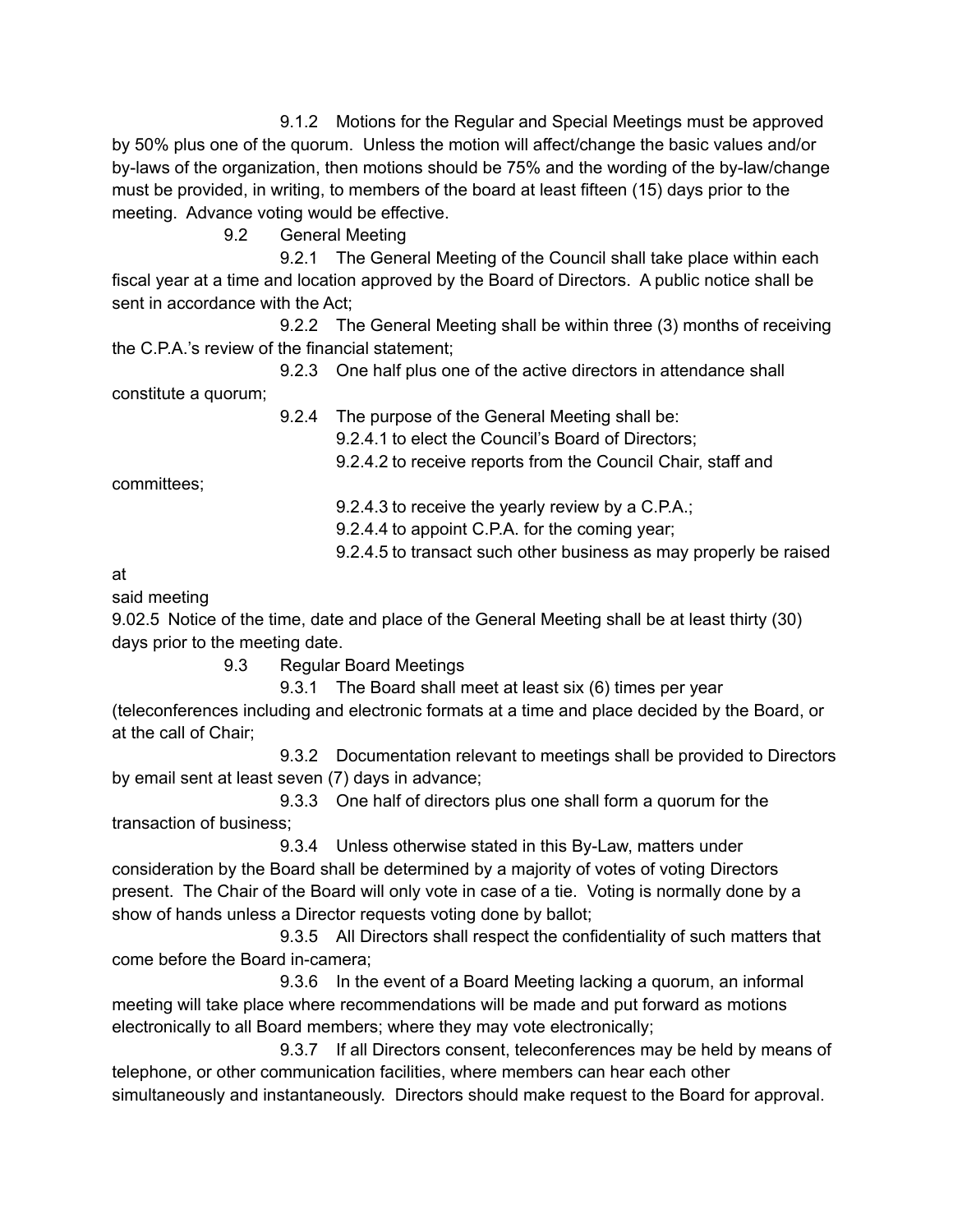9.4 Special Meetings

9.4.1 Special meetings of the Board may be called at any time by a) the Chair, or by b) by request of one half of the directors. A notice of 3 to 5 business days is made when possible;

## 10.0 REMUNERATION

The Directors shall serve without remuneration and no Director shall directly or indirectly receive any profit from her/his position as such; provided that a Director may be paid or reimbursed for reasonable expenses incurred by her/him in the performance of her/his duties. Such reasonable expenses can include childcare, travel, parking, food, conferences, etc. A Director should make requests to the Board for approval.

# 11.0 CONFLICT OF INTEREST

11.1 A conflict of interest is generally a situation where a director or officer has a personal interest in or can benefit from a business deal arising from their work with the not-for-profit corporation. For example, if a not-for-profit corporation is entering into a contract with another company, a director who would personally gain something from that contract has a potential conflict of interest.

11.1.1 Every Director who, suspects or is, in any way in Conflict of Interest shall:

11.1.1.1 Declare the interest at the first meeting of the

Directors after the interest arises;

11.1.1.2 Request that the declaration be recorded in the

minutes of that meeting; and:

11.1.1.2.1 Not vote on any resolution concerning the contract transaction or decision or the proposed contract transaction or decision in which such Director has an interest; and,

11.1.1.2.2 If in-camera, shall leave the room during

discussion.

11.1.2 Where the interest of a Director has not been disclosed as required by reason of her/his absence from the meeting or by reason of such interest having been acquired after such meeting, such Director shall immediately communicate her/his interest to the Chair of the Board, and otherwise comply with the provisions herein at the first meeting of the Board.

11.1.3 The Chair, in the event a matter involving a conflict of interest arises, shall communicate such interest to the members of the Board.

11.1.4 Where a member of the Board of Directors intends to apply for a salaried position with the Council, such Director shall resign her/his position with the Board of Directors.

## 12.0 EXECUTION OF DOCUMENTS

12.1 General

12.1.1 Subject to any other provisions on the By-Laws, the Letters Patent or any Supplementary Letters Patent, documents may be signed on behalf of the Council by one of the Chair, Vice-Chair or Treasurer (if not appointed) and the Executive Director. The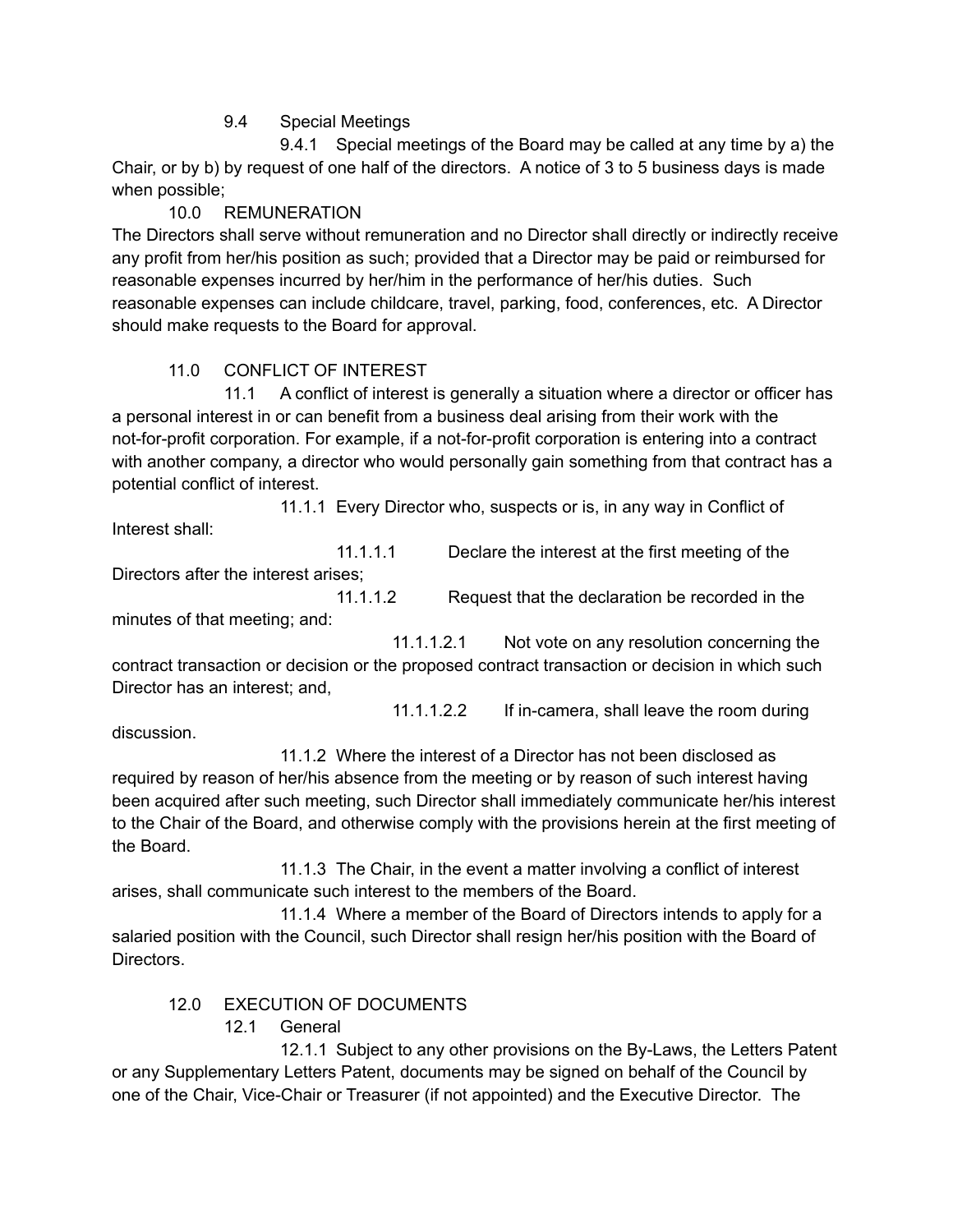Board may by resolution appoint any other person(s) to sign specific documents on the Council's behalf.

12.2 Administration of Funds

12.2.1 The Fiscal Year of the Council shall be from April 1st to March 31st in each calendar year, unless otherwise ordered by the Board of Directors.

12.2.2 The books and accounts of the Council shall be reviewed by a C.P.A. within ninety (90) days following the end of the fiscal year. Audited financial or Engagement Review statements shall be presented at the General Meeting.

12.2.3 The will approve an operational budget on an annual basis, and will ensure appropriate accounting practices;

12.2.4 Two (2) signatures are required on all banking documents:

| 12.2.4.1  | cheques cannot be pre-signed;           |  |
|-----------|-----------------------------------------|--|
| 1 2 2 4 2 | includge all notes, drafts and shoques: |  |

12.2.4.2 includes all notes, drafts and cheques; 12.2.4.3 setting up and operating accounts or making other

12.2.4.6 Two signatures must be recognized as a signing

banking arrangements as necessary;

12.2.4.4 executing any agreements with the financial institution to facilitate banking arrangements;

12.2.4.5 other banking activities authorized by resolution of the Board.

authority.;

12.2.4.7 All funds expended under \$150.00 require only one signature and may be the signature of the Executive Director;

12.2.5 The Board may expend funds available in its accounts or government funds not yet received, but confirmed by proper authority within its' yearly, Board approved, operational budget;

12.2.6 On the credit of Council, or on the security of the Council's real or personal property, the Board may borrow money required to operate the Council within the operational budget previously approved by the Board. To borrow money for other purposes, on the security of the Council's real or personal property requires authorization by a two-thirds (2/3) majority vote of the Board at a duly called meeting with quorum.

12.2.7 The Board may, by resolution, authorize any Director, Officer, or Employee or other person to make arrangements for borrowing on behalf of the Council for the amount authorized and on the terms stated in the resolution.

12.2.8 No bank account of the Council may be overdrawn.

13.0 LIABILITY

13.1 Every Director of the Council, when exercising the powers and discharging the duties of a Director must:

13.1.1 Act honestly, in good faith, and in the best interest of the Council;

13.1.2 Exercise the care, diligence and skill that a reasonably careful person would exercise in similar circumstances;

13.1.3 Comply with the Letter's Patent, By-Laws, mandate and strategic plan of the Council;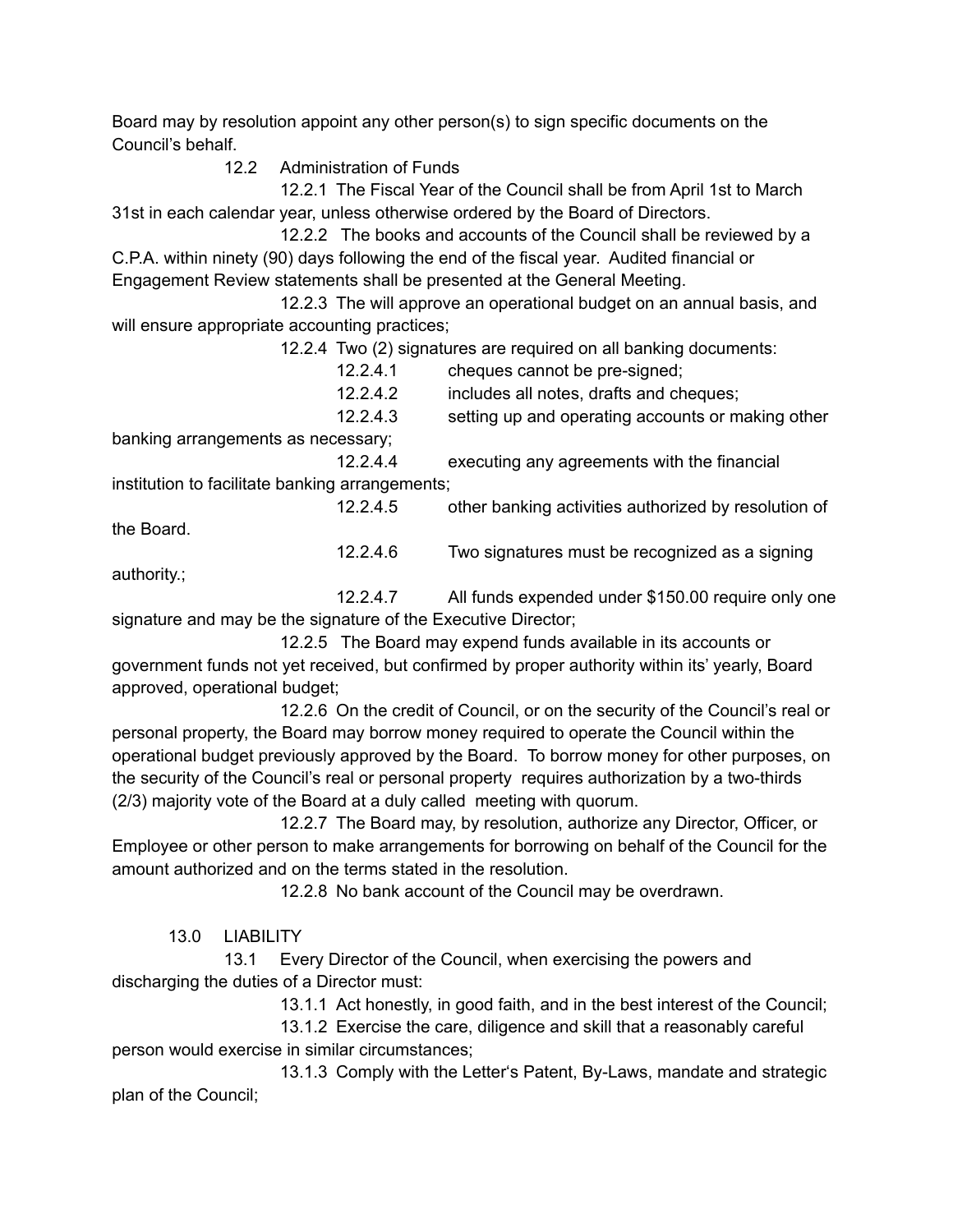13.1.4 Comply with all government legislation and laws.

#### 14.0 INDEMNIFICATION

14.1 Every Director or Officer of the Council or other person who has undertaken or is about to undertake any liability on behalf of the Council and their heirs, executors and administrators, and estate and effects, respectively, shall from time to time and at all times, be indemnified and saved harmless out of the funds of the Council, from and against:

14.1.1 all costs, charges and expenses whatsoever which such Director, or Officer or other person sustains or incurs in or about any action, suit or proceeding which is brought, commenced or prosecuted against the Director, Officer or other person for or in respect of any act, deed, matter or thing whatsoever, made, done, or permitted by them, in or about the execution of the duties of her/his office in respect of any such liability; and

14.1.2 all other costs, charges and expenses which the Director, Officer or other person sustains or incurs in or about or in relation to the affairs of the Council, except such costs, charges, or expenses as are occasioned by her/his own willful neglect or default.

14.1.3 The Council shall also indemnify any such person in such circumstances as the Councils Act or law permit or require. Nothing in this By-law shall limit the right of any person entitled to indemnity to claim indemnity apart from the provisions of this By-law to the extent permitted by the Councils Act or law.

### 15.0 FOR THE PROTECTION OF DIRECTORS AND OFFICERS

15.1 No Director or Officer for the time being of the Council shall be liable for acts, receipts, neglectful defaults of any other Director or Officer or employee or for joining in any receipt or act for conformity or for any loss, damage or expenses happening to that Council through the insufficiency or deficiency of title to any property acquired by the Council or for the behalf of the Council or for the insufficiency or deficiency of any security in or upon which any of the moneys of or belonging to the Council shall be placed out or invested or for any loss or damage arising from the bankruptcy, insolvency or tortuous act of any person, firm, or Council with whom or which any moneys, securities or effects shall be lodged or deposited or for any loss, conversion, misapplication or misappropriation of or any damage resulting from any dealings with any moneys, securities or other assets belonging to the Council or for any other loss, damage or misfortune whatever which may happen in the execution of the duties of her/his respective office or trust or in neglect or default. The Directors for the time being of the Council shall not be under any duty or responsibility in respect of any contract, act or transaction whether or not made, done, or entered into in the name of the Council, except such as shall have been submitted to and authorized or approved by the Board of Directors. If any Director or Officer of the Council shall be employed by or shall perform services for the Council otherwise than as a Director or Officer or shall be a member of a firm or a shareholder, director, or officer of a company which is employed by or performs services for the Council, the fact of her/his being a Director or Officer of the Council shall not disentitle such Director or Officer or such firm or company, as the case may be, from receiving proper remuneration for such services.

15.2 Upon dissolution of the Council, and after payment of all debts, obligations and liabilities, its remaining assets shall be distributed or disposed of to one or more charitable organizations as directed by the Board of Directors.